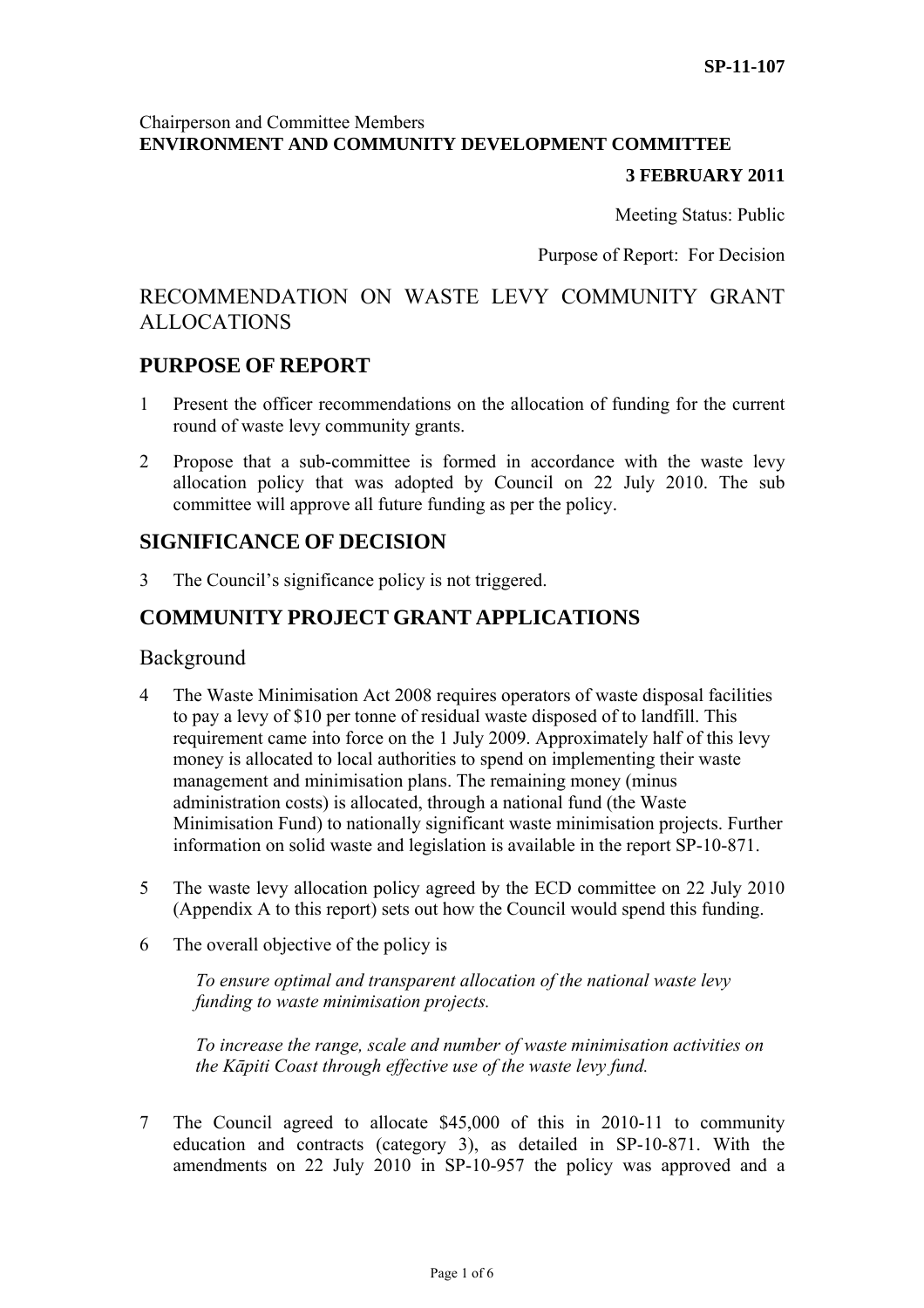process developed to accommodate a contestable process. Subsequently \$20,000 has been allocated to this 2010-11 financial year. The maximum allocation per project was set at \$5,000.

8 Applications were invited in November 2010 and three were received. These have been assessed against the criteria in the waste levy allocation policy. Further information has been sought from the applicants where required. Two proposals are being put forward to be fully funded. The third is being put forward to be partially funded to cover the cost of obtaining resource consent for the activity the group has proposed.

# **CONSIDERATIONS**

## Criteria of the policy

9 The objective for community projects is:

To achieve a high level of community involvement in practical on-the-ground waste minimisation projects which encourage a network of community participation and long term action.

- 10 The specific requirements for community projects are:
	- the project will lead to long term waste minimisation actions by participants;
	- the project has a minimum involvement of either 5 households linked to the project or involves businesses or organisations active around waste minimisation; and
	- details are provided on the costs of the project and how the contribution sought from the levy fund will be used.

#### Other criteria:

- $\blacksquare$  there is a level of involvement of young people in the project;
- $\blacksquare$  the project involves skills and knowledge within the community about waste minimisation and/or reducing the need for waste;
- $\blacksquare$  the project proposal shows how success will be measured in terms of waste reduction and skills learnt.
- 11 All three proposals that follow comply with the criteria.

## 'Kakariki Street' Application

12 'Kakariki Street' is the group of thirteen households from Tilley Road, Te Miti St and Haumia Street in Paekākāriki who are participating in the 'Kāpiti Coast's Greenest Street Competition' that is currently being run by the Council. They have applied for a waste levy grant of \$2,947 to purchase a mulcher, hand saws suitable for tree work and associated safety equipment, to process green waste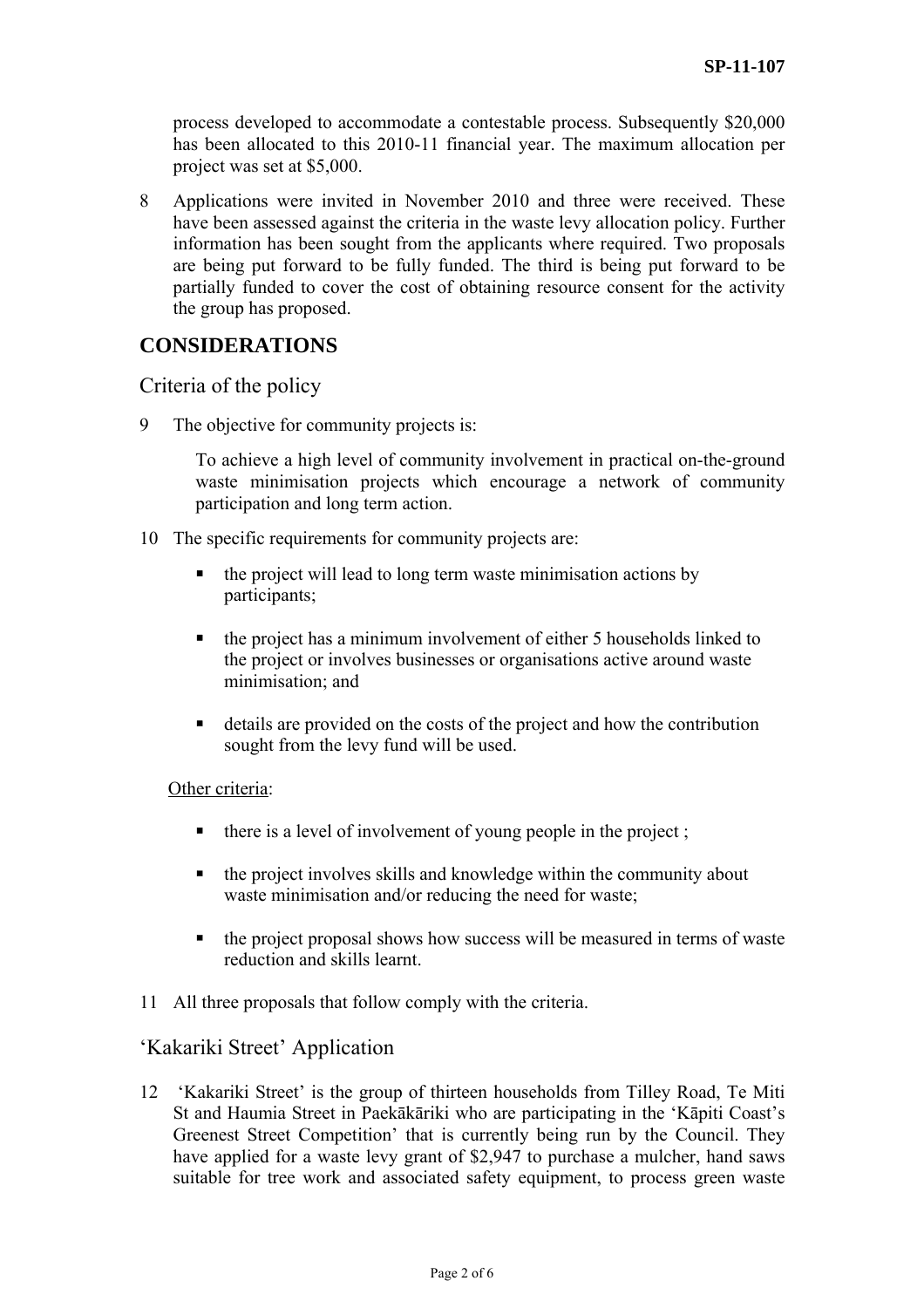on-site at their homes. The equipment would be shared within the group of households initially and gradually expanded to other neighbouring households if there is capacity (i.e. significantly idle time indicating the mulcher could be utilised by more households than are presently in the group).

- 13 Kakariki Street proposes that the mulcher and equipment is stored and administered for three months by each household taking turns. The holder of equipment would be responsible for organising mulcher maintenance when is it is required (i.e each time a certain number of run-hours had passed). A cash charge will be levied each time the mulcher is used to cover these maintenance costs.
- 14 Kakariki Street would also organise a training session for the all the households with local arborist Bruce Pryor, and get users to sign a health and safety disclaimer similar to that used by hire companies each time the mulcher is borrowed. There would be further training sessions for new households joining the group. It is intended that the safety and management plan requested from Kakariki Street will further mitigate any risk by encouraging applicants to consider 'best practice' when using and sharing the equipment. Council would not be liable for any injury resulting from the use of said equipment
- 15 Paekākāriki lacks both equipment hire businesses where a mulcher could be hired from and a Council green waste drop-off point. The distance to these facilities in Paraparaumu and Otaihunga respectively presents a barrier to their use for Paekākāriki residents and the approach proposed by Kakariki Street offers a potential solution for those residents.
- 16 Although the Kakariki Street Group has formed in the first instance to take part in the Council's competition, the group intends to carry on its association after the competition has ended. This will allow the equipment to be used and shared until the end of its useful life, however long that may be.

## 'Rainbow Court' Application

- 17 'Rainbow Court' is a group of eighteen households in Rainbow Court, Raumati South who are also participating in the 'Greenest Street' competition. They have applied for a waste levy grant of \$5,000 to purchase composting and worm farming equipment for all the households in the group. Each household would get \$277 credit to use for getting either compost bins, bokashi bins (yeast-assisted composting) or worm farms.
- 18 Any difference in the credit available and the cost of the items desired would be funded by the household in question. If there is unused credit after six months of the grant award, the funds would revert to the Council.
- 19 The equipment will be kept by the individual households and the intention is that it would be used by them for many years.

## Te Kura Kaupapa Māori o te Rito Application

20 Te Kura Kaupapa Māori o te Rito, a composite primary and secondary school in Ōtaki has applied for a waste levy grant of \$5,000 to go towards fencing, housing, equipment and feed for keeping kunekune pigs. The animals are to be kept on their land for the purposes of consuming the considerable volumes of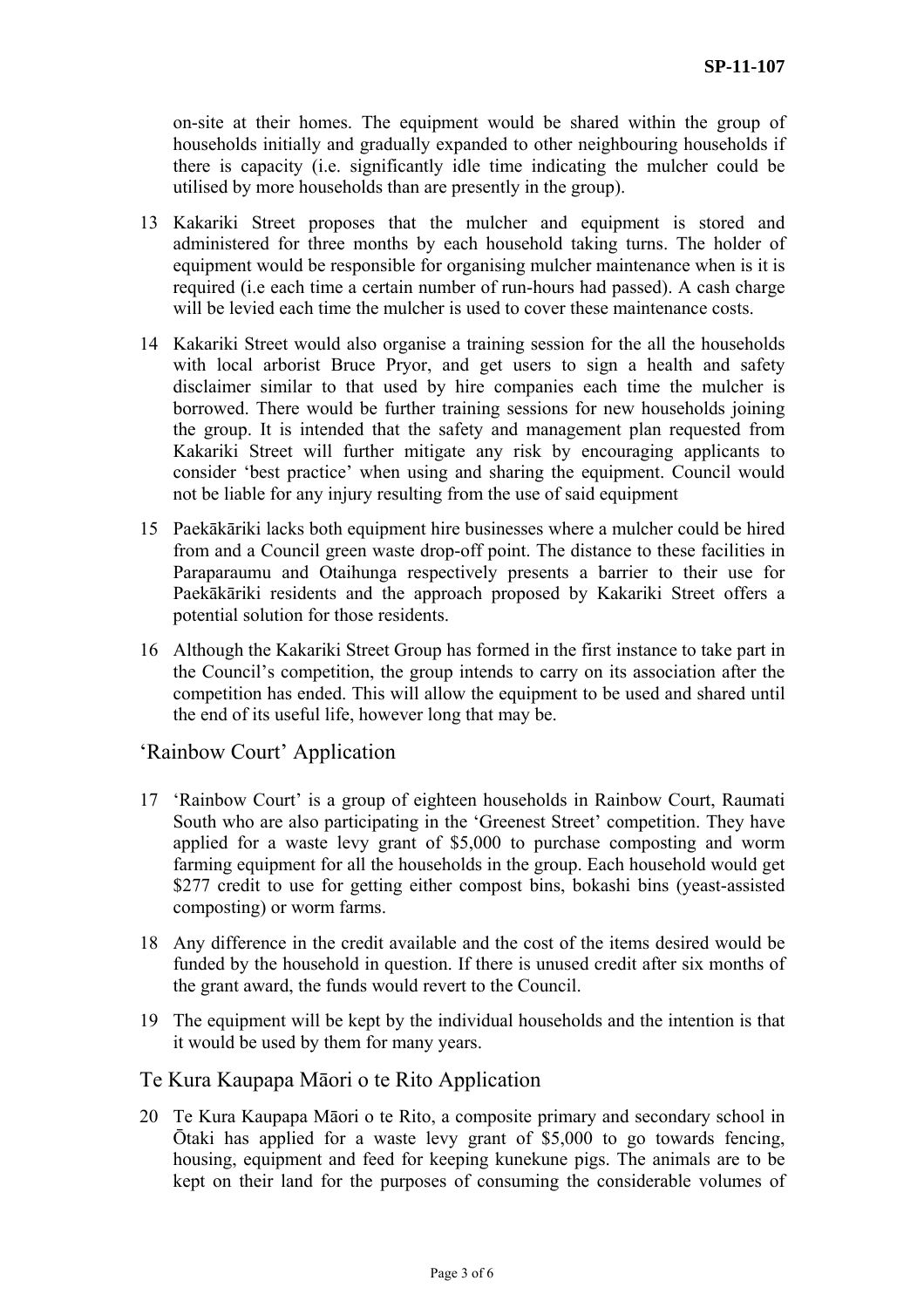food waste generated by the Kura, which has a kitchen and regularly hosts and feeds large groups of people. Only two pigs are proposed to be obtained initially, and these will be enclosed on a wide area of hillside which is overrun with noxious weeds such as convolvulus. As part of their permaculture plan for the site, the pigs will be used to help eradicate the weeds and fertilise the area, preparing it for future development as an orchard.

- 21 Although it is on the fringe of the town, the Kura is in an area designated as residential in the district plan. Stacey Gasson, the Council's Sustainable Communities Co-ordinator, has visited the Kura to establish where the pigs are proposed to be kept. When this was analysed, it was found that not all of the proposed animal enclosure would comply with the Keeping of Animals Bylaw, but the fenced area could comply with the rules if it was reduced in size by around 20% on the side closest to neighbouring properties in Hadfield Court.
- 22 Examination of District Rules has shown than keeping pigs in the residential zone is a non-complying activity and as such would require resource consent. As this permission has not yet been obtained it would be premature to award Te Kura Kaupapa Māori o te Rito a full grant for the project.
- 23 The resource consent team has been consulted and they indicated that if certain conditions were met the activity could be successful in obtaining resource consent.
- 24 It is proposed the Kura is initially awarded \$900 of a \$5,000 waste levy grant set aside for them in order to pay the resource consent fee. If resource consent is successfully obtained, the balance of their grant will be awarded. If their application for resource consent is unsuccessful, or they have not submitted their application for resource consent within six months, the unspent funds set aside for the Kura will revert to general community projects fund for reallocation.
- 25 Representatives of the Kura have been consulted and they are happy to proceed on this basis, mindful that cost of obtaining resource consent will mean they need to obtain additional funding for the project.

#### All applications

- 26 Council can either make the purchases on behalf of the groups or release funds to the groups to make the purchase themselves. The latter option is preferred provided the groups have their own bank account for funds to be paid into and the group has formally adopted terms of reference that satisfy our requirements for financial administration and audit.
- 27 The groups have agreed to monitor the volumes of waste diverted from landfill as a result of their projects and the Sustainable Communities Co-ordinator will assist them with this.

## **SUB-COMMITTEE**

28 Businesses have the opportunity to bid for a separate stream of waste levy funding of \$55,000 in 2010/11 for developing new technologies and seed funding for new ventures. Expressions of interest have been received and the applicants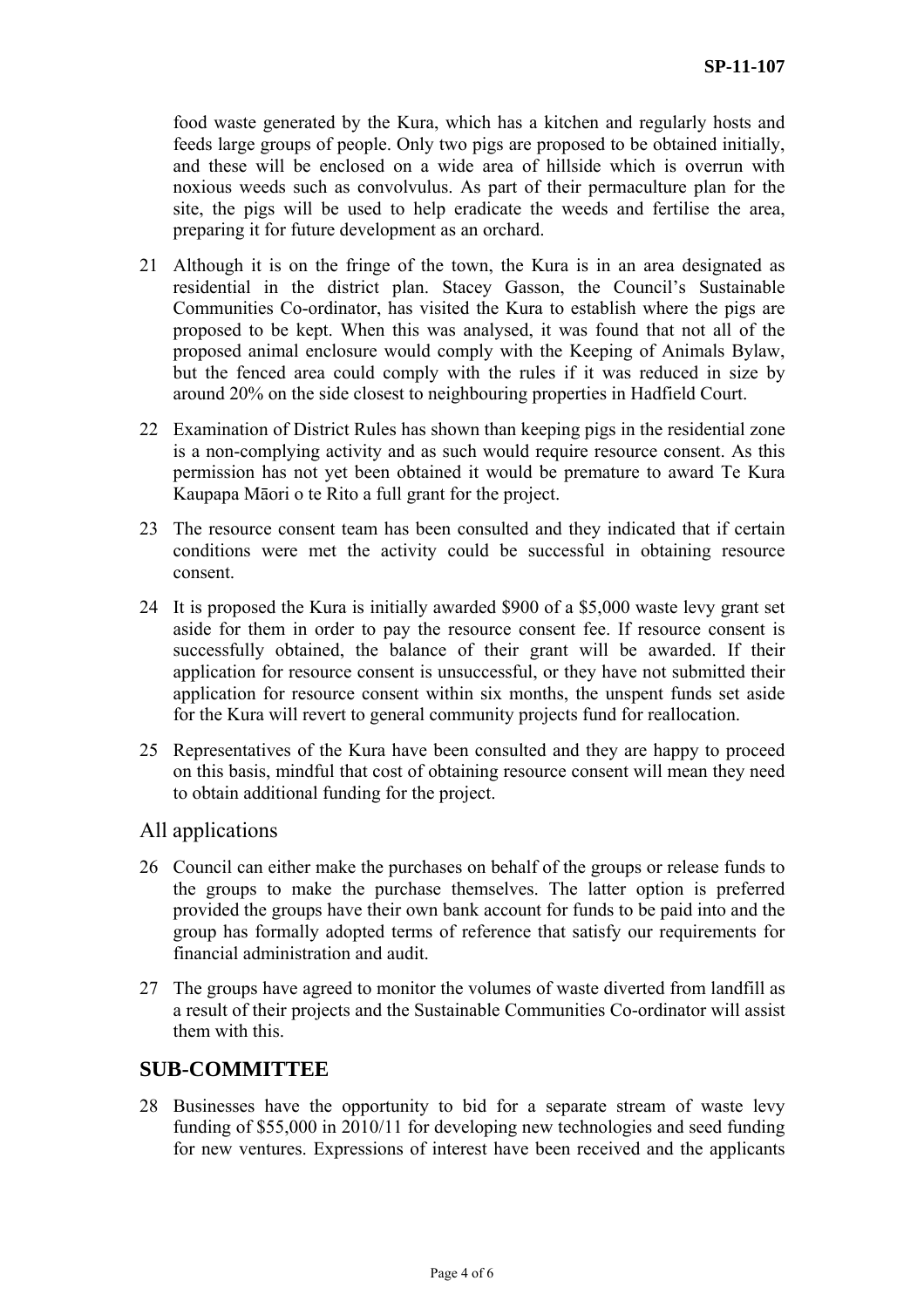who have passed this stage of the process are presently developing their business cases. Decisions on allocations will be required later this financial year.

29 The waste levy allocation policy states:

*Approval of funding under any contestable process will be undertaken by a subcommittee of the Environment and Community Development Committee (or any future equivalent environmental policy making committee). The sub-committee will consist of the Chair of the Committee, the Chair of the Corporate Business Committee (or an equivalent Committee responsible for financial management), the Mayor and two other Councillors.* 

30 At the moment no such sub-committee has been formed. As there will be more levy allocations to decide in future, both those for community groups and also those for businesses, the formation of a sub committee would make funding rounds easier to administer.

#### Financial Considerations

31 The total allocation for the three proposed community projects is \$12,947 out of the available \$20,000. The remaining funds can be kept for further rounds of community grants. Waste levy funds can be carried over between financial years. There is no impact on rates funding.

#### Legal Considerations

32 There are no legal considerations for Council. The groups themselves are responsible for ensuring their activities comply with all relevant laws and regulations. The allocation and use of the funding will be subject to audit by MfE.

#### Delegation

33 Council, the Committee or Community Board may make a decision under the following delegation:

Part B.1, 7.1

*'authority to develop … policies and work programmes that support the social, economic, environmental and cultural wellbeing of the community. This authority encompasses the power to… undertake all matters … relating to solid waste management policy issues'.* 

## Consultation

34 No public consultation was carried out.

#### Publicity Considerations

35 The projects will be publicised by the Council through various media. This will stimulate interest in future funding rounds.

## Other Considerations

36 There are no other considerations.